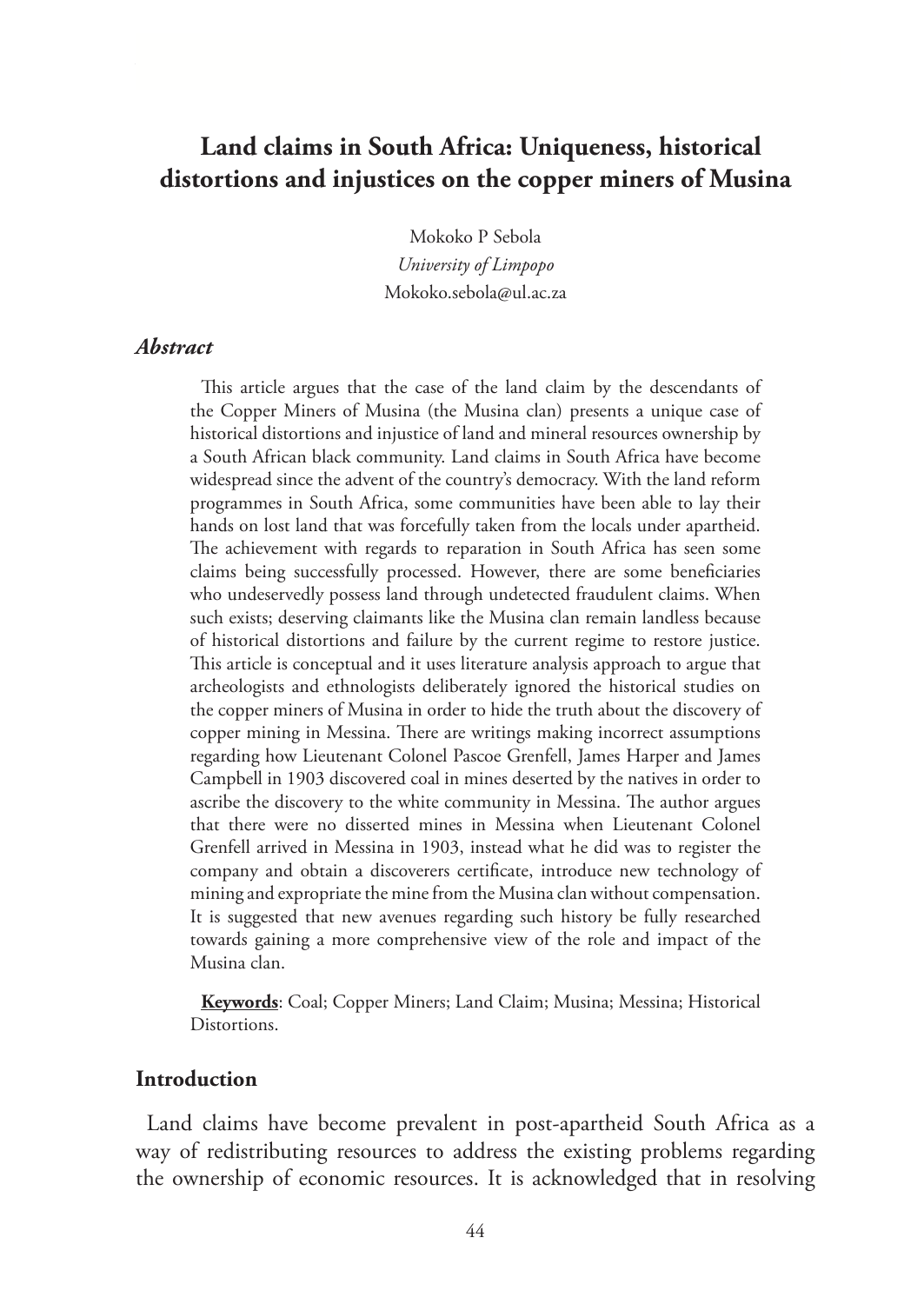this incessant inequality, the economic achievement of the past practices may not unnecessarily be disturbed by awarding land to novice black farmers.<sup>1</sup> Resolving the land issue will include ensuring that agricultural production as well as mining activities are not unnecessarily stopped from operating. In addressing the past injustices of land reform, the South African government established the Land Reform and the Land Restitution Programme. The South African government claims that they have indeed achieved significant progress in addressing the injustices created by the Native Land Act of 1913.<sup>2</sup> Indeed, some land claims have been successfully concluded, and those South Africans have gained access to resources or have become part of the current economic establishment which was established through the removal and exclusion of their forefathers. Such victories include and are not limited to the Makuleke Community ownership of part of the Kruger National Park in Limpopo Province, the stake ownership of some families (The Machete and the Tshivhula) on the Mapungubwe heritage site, Zebediela Citrus Farm (The Zebediela Community), and Soekmekaar Farm (The Soekmekaar Community).3 Despite all the achievements claimed by the South African government, some critical land claim were not settled and therefore remain unresolved because they are complex as their histories were distorted for ulterior political motives of the past regime which undermined the capability and wisdom of the African communities. The Copper Miners of Musina present a typical example whose case has been extensively reflected in archeological and ethnological literature. Some South African sources such as Bronson<sup>4</sup> and Biographical Database of Southern African Science<sup>5</sup> claims that the discovery of coal mines in 1903 was by Lieutenant Colonel Pascoe Grenfell who was an South African War English Army Officer and a Mining Engineer, and two other mining prospectors, James Harper and James Campbell. The claims in literature go further to allege that the former discovered old mining operations deserted by the natives in the area, a move which compelled Lieutenant Colonel Grenfell to obtain the Discoverers Certificate from the

<sup>1</sup> MP Sebola and MA Mamabolo, "The engagement of beneficiaries in farm governance of restituted land through the Communal Property Association model: The ideal versus the reality of beneficiary farms in South Africa", *Common Wealth Youth and Development*, 16(2), 2018, pp.1-14.

<sup>2</sup> HP Binswanger-Mkhize, "From failure to success in South African land reform", *African Journal of Agricultural and Resource Economics,* 9(4), 2014, pp. 255-256.

<sup>3</sup> MP Sebola MP & JP Tsheola, "Economics of agricultural land restitution and redistribution in South Africa: Willing-seller, willing-buyer business imperatives versus socio-political transformation?", *Journal of Human Ecology*, 46(2), 2014, pp. 113-114.

<sup>4</sup> P Bronson, "Local wildlife and the history of Musina. Safari: South Africa"(available at https://www.southafrica. com/regions/limpopo/musina, as accessed on 28 August 2019), p. 2012.

<sup>5</sup> Biographical Database of Southern African Science, *Colonel John Pascoe Grenfell* (Johannesburg, 2019), p. 1.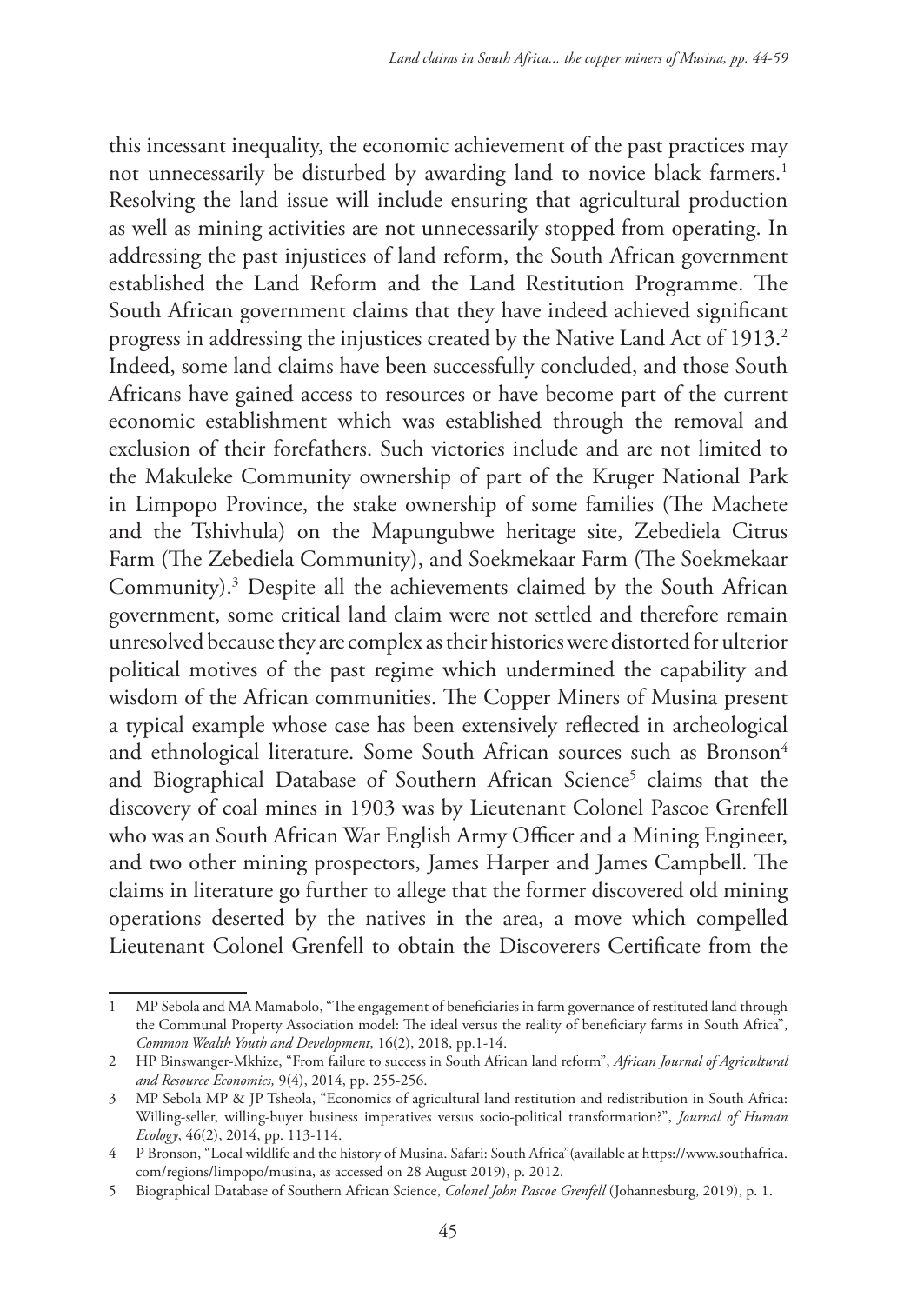government, register and operate the Musina Coal mines from 1906.<sup>6</sup> In this article it will be argued that there were no deserted mines when Lieutenant Colonel Grenfell took over the mine from the Musina clan in 1903. Thus this article argues the processes taken by Lieutenant Colonel Grenfell to register the company and obtain discoverers certificate, introduce new technology of mining and take the mine from the Musina clan without compensation deprived the Musina clan of the intellectual property rights to the mining operations. The focus of the article will be on Land Reform in South Africa, the history of the Musina clan, the distorted history of the Musina clan, the uniqueness of the Musina clan's case and whether justice can be restored for the clan.

## **Land claims and reforms in South Africa**

The National Party apartheid regime in South Africa operated within a legislative framework based on territorial segregation, namely the Native Land Act 27 of 1913, The Native Trust and Land Act 18 of 1936 and the Group Areas Act 41 of 1950.<sup>7</sup> All these acts are the basis for the systemic inequalities which have been the unfair political balance brought forward to be dealt with by the African National Congress (ANC) when it took over and presided over the first democratic government in 1994. According to Metellerkamp8 and Cousins<sup>9</sup> the ANC government replaced the previous apartheid framework with a complex process of land reform, restitution and tenure. Moving from an unjust system of government, the ANC government ventured into an ambitious land reform programme which promised to redistribute 30% of white-owned commercial agricultural land by 2014 to black South Africans.<sup>10</sup> Such ambitions have not been easy to achieve through the available legislative framework. Moreover, the 30% land distribution achievement is mainly based on hectares than agricultural potential.<sup>11</sup> This suggests that fictitious assumptions are being made about the state of land ownership in South Africa. Such failures mean that land remains an emotional and a highly

<sup>6</sup> P Oldfield, *Victoria crosses on the Western Front August 1914-April 1915: Moons to hills 60* (Barnsley, Pen and Sword, 2014), p. 221.

<sup>7</sup> The listed acts are known to have promoted segregation and land inequality in South Africa.

<sup>8</sup> L Metellerkamp, *Land reform in South Africa: Reflection on Indian experiences* (Pretoria, Sustainability Institute, 2011), pp. 7-10.

<sup>9</sup> B Cousin, *Land reform in South Africa is sinking. Can it be saved?* (Cape Town, Council for the advancement of the South African Constitution, 2013), pp. 5-10.

<sup>10</sup> H Kloppers, & GJ Pienaar, "The historical context of land reform in South Africa and early policies", *Potchefstroom Electronic Journal*, 17(2), 2014, pp. 677-707.

<sup>11</sup> E Pringle, "Land reform and white ownership of agricultural land in South Africa", *The Journal of the Helen Suzman Foundation,* 70, 2013, pp. 37-42.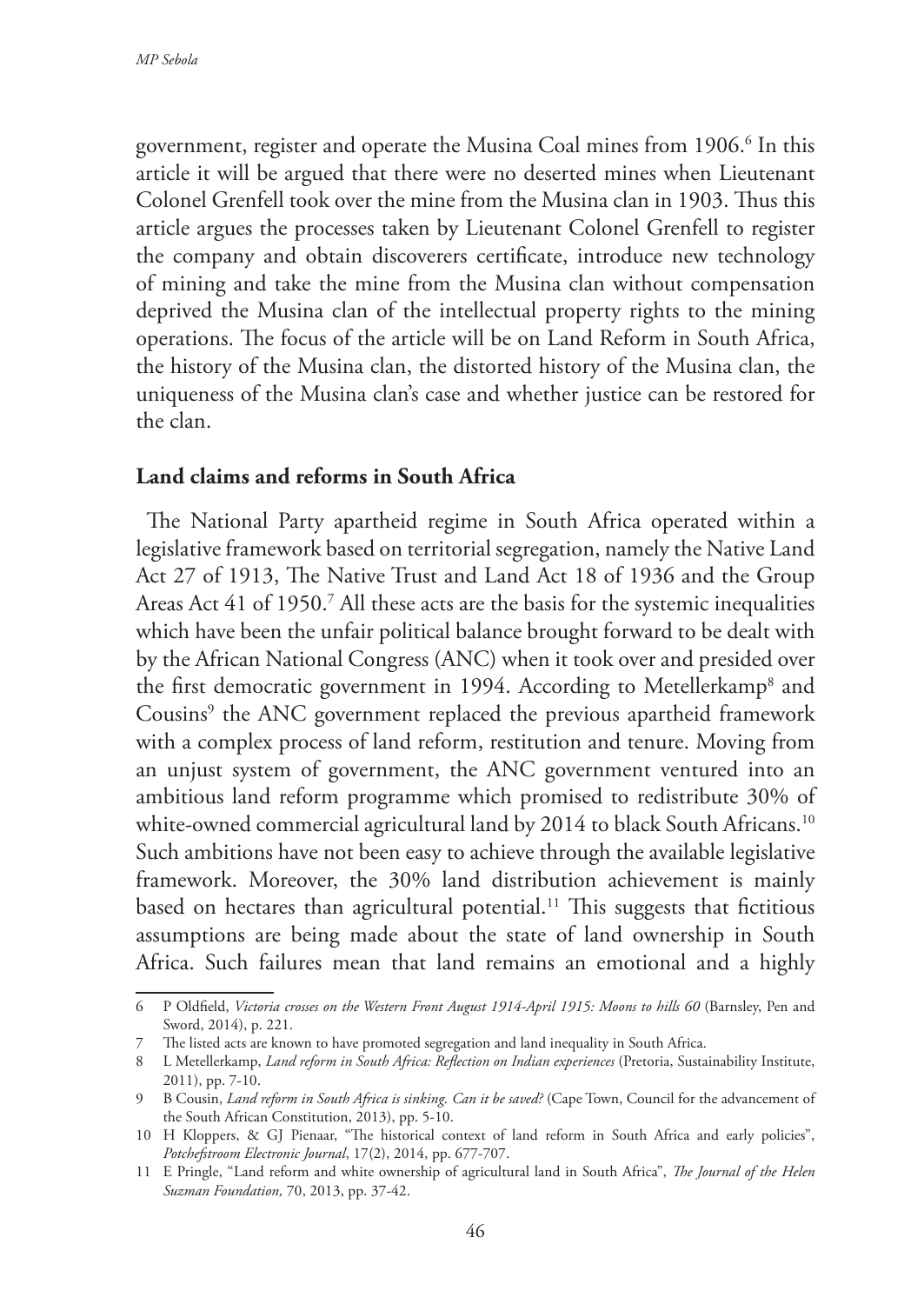charged issue of contestation in which white land owners continue to be blamed for possessing a higher portion of land.12 In contesting this skewed picture, the Economic Freedom Fighters have become an additional voice agitating for land redistribution, and this issue has become their main political campaigning tool.<sup>13</sup>

Cousins<sup>14</sup> noted that "access to land through redistribution is not a right because the state has to take reasonable measures", within its available resources', to foster conditions enabling equitable access to land. Many issues pose a threat to successful land redistribution to the deserving communities. Some of them include but are not limited to the willing seller willing buyer principle, which has many loopholes,<sup>15</sup> the complex application procedures and bureaucratic inefficiency<sup>16</sup> as well as the exorbitant prices required by sellers. Branson<sup>17</sup> however mentioned that at least 8 million hectares have been transferred to black South Africans since the process of redistribution of land began. This figure does not include the success or the failures of redistributed land as shown by other studies of various South African provinces. Du Toit's<sup>18</sup> compilation of "The Great South African Land Scandal" also confirms that there are South African commercial farmers within this programme of land redistribution who are doing well and are assisted by white farmers. However, an approach which continues to empower the previously advantaged through such partnership is criticized. To a particular extent the approach is supported as it is based on the spirit of making amends amongst South Africans than attempting to balance unequal land ownership which is currently a bone of contention in South Africa.19

## **The discovery of copper and the history of the copper miners of Musina**

The fact that Africa is endowed with rich mineral resources is not in dispute.<sup>20</sup>

<sup>12</sup> SF Belinkie, "South Africa's land restitution challenge: Mining alternatives from evolving minerals taxation policies", *Cornell International Law Journal*, 48(1), 2015, pp. 219-245.

<sup>13</sup> M Nkosi, *Is South Africa's land reform an election gimmick* (Johannesburg, BBC News), 2018.

<sup>14</sup> B Cousins, "Land reform in South Africa is failing. Can it be saved?", *Transformation: Critical Perspectives on Southern Africa,* 92(1), 2016, pp. 135-157.

<sup>15</sup> E Lahiff, "Willing buyer, willing seller: South Africa's failed experiment in market-led Agrarian reform", *Third World Quarterly*, 28(8), 2007, pp. 1577-1598.

<sup>16</sup> R Hall, "A political economy of land reform in South Africa", *Review of African Political Economy*, 100, 2004, pp. 23-33.

<sup>17</sup> N Branson, "Land, law and traditional leadership in South Africa", *Africa Research Institute*, 9(19), 2016, p. 2.

<sup>18</sup> P du Toit, *The great South African land scandal* (Pretoria, Legacy publications), 2004, p. 4.

<sup>19</sup> N Andrew, *The dilemmas of apologizing for apartheid: South African land restitution and the Modimolle land claim* (Pretoria, Land and Rural Research in Southern Africa), 2006, pp. 1-3.

<sup>20</sup> KPMG, *KPMG full sector report: Mining in Africa towards 2020* (Amstelveen, KPMG, 2012), pp. 2-14.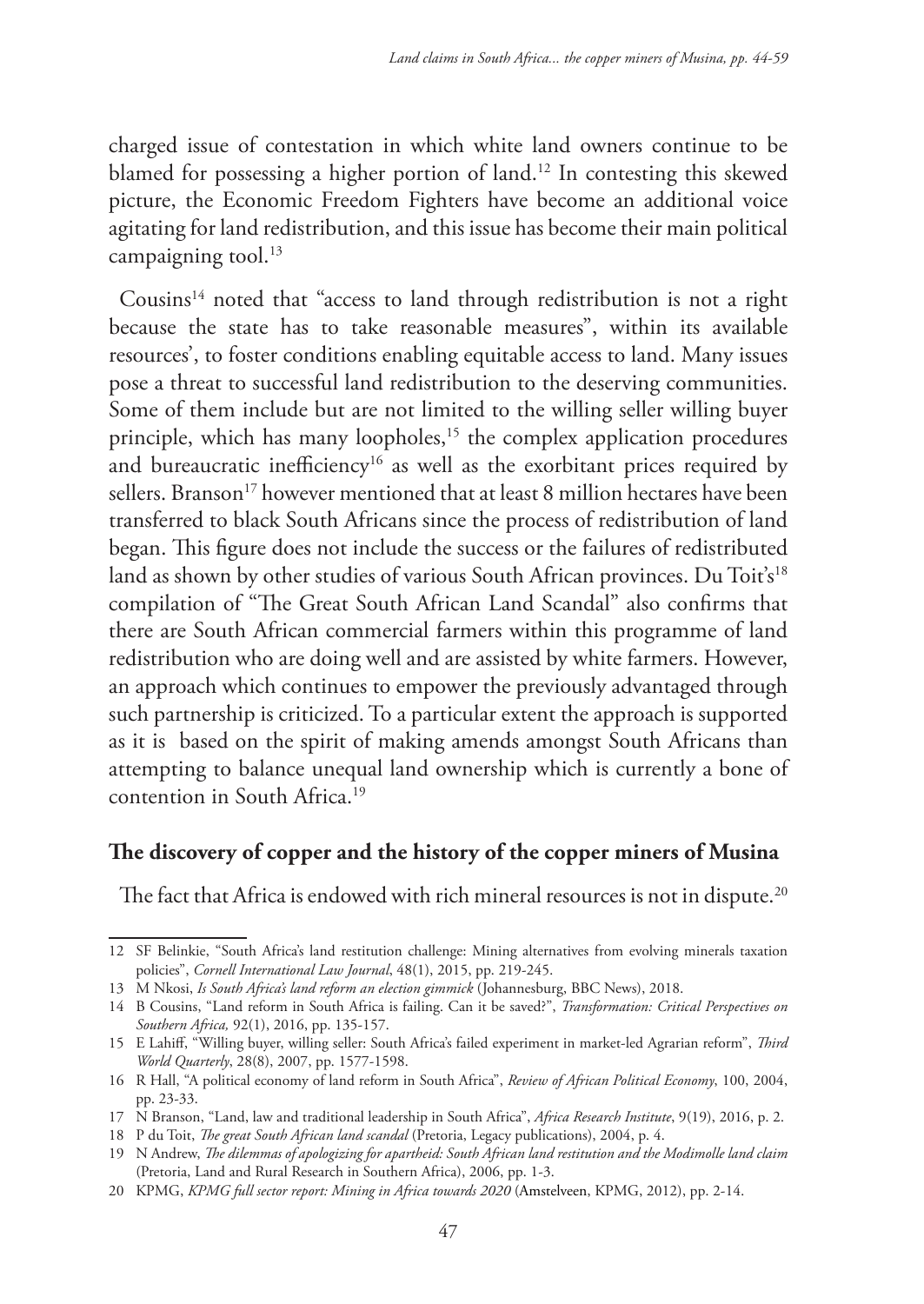South Africa itself is termed one of "the most resource–rich nations of the globe".21 Africa continues to serve as a mineral resource base for the globe. Africans mined minerals and traded with people of other continents prior to the arrival of Europeans in the continent.<sup>22</sup> In South Africa, the copper miners of Musina have been reported as unknown despite their history of mining being recorded since 1940 by the South African government.<sup>23</sup> The history of the copper miners of Musina is recorded in several writings such as in Mamadi in  $1940$ ,<sup>24</sup> Van Warmelo in  $1940^{25}$  and Schoettler<sup>26</sup> in 1974, thus the existence of such people in the past and the mining activities in the ancient times of the Limpopo valley cannot be ignored. The history of these African miners is traceable to the ancient Phalaborwa region in what was known as the Eastern Transvaal. They became famous in Musina and acquired this name which, according to Matsaung,<sup>27</sup> means "The Spoiler or the Corrupter" because of the belief that mixing copper and iron has a corrupting effect on each of the metals, such that copper can be easily worked on. It is not known what these miners were called before they arrived at Musina where they established a settlement which today is called Musina, formerly known as Messina, a corrupted form of its name given by the White settlers when they arrived in the early 1900s.

The earliest person to write about the copper miners of Musina is Mamadi,<sup>28</sup> under the auspices of NJ van Warmelo,<sup>29</sup> a white South African ethnologist who assisted literate Africans to write the history of their own people through their own lens.<sup>30</sup> In his writing titled "The Origin of the Mosena People" Mamadi consistently refers to his source, a retired old Musina copper miner called Ralethlaka, who was a miner and a son to Dopokabatho, a Chief of the

<sup>21</sup> D Antin, *The South African mining sector: An industry at a crossroads* (Johannesburg, Hanns Seidel Foundation, 2013), p. 1.

<sup>22</sup> MP Sebola, "The Mapungubwe story and land claims. The battle for the soul of the dead, greed, and deception", *Anthropos*,112(2), 2016, pp. 596-601.

<sup>23</sup> EOM Hanisch, "Copper working in the Messina district", *Journal of South African Institute of Mining and Metallurgy,* 1974, pp. 250-253.

<sup>24</sup> MF Mamadi, "Thlaho ya ba ha Mosena", *Ethnological Publications,* VIII,1940, pp. 193-195.

<sup>25</sup> NJ van Warmelo, "The copper miners of Musina and the early history of the Zoutpansberg", *Ethnological Publications VIII* (Pretoria, Government printer, 1940).

<sup>26</sup> GS Schoettler, "The Sotho, Shona and Venda: A study in cultural continuity", *African Historical studies* IV, 1971, 1, pp. 1-18.

<sup>27</sup> LE Matsaung, "De-colonising history: On being a church on the borders of South Africa", *Studia Historiae Ecclesiasticae,* XXXI(2), 2005, pp. 427-442.

<sup>28</sup> MF Mamadi, "Thlaho ya ba ha Mosena", *Ethnological Publications,* VIII, 1940*,* p. 195.

<sup>29</sup> NJ van Warmelo, "The Copper miners of Musina ...", *Ethnological publications*, p. 195.

<sup>30</sup> SP Lekgoathi, "Revisiting the Dr. N.J. van Warmelo manuscript collection: Iron and copper mining and smelting in the Zoutpansberg Region in the Precolonial Era" (Paper, 2011 The Politics of Heritage Conference, Museum Africa, Johannesburg, 8-9 Jul 2011), pp. 1-4.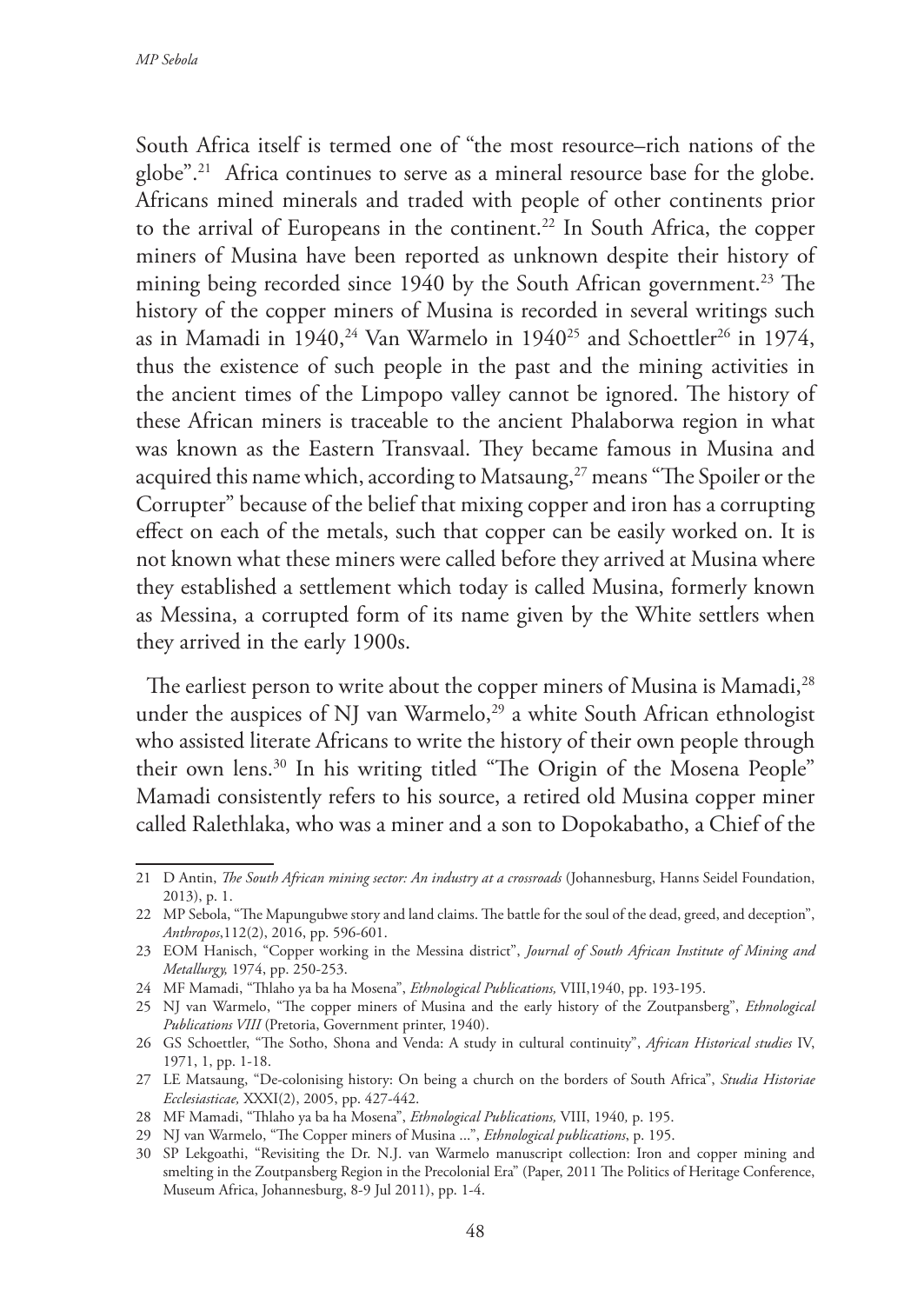Musina clan whom he interviewed in 1907 and died in 1909. It is not clear as to when the copper miners arrived in Musina. Matsaung $31$  suggests that they arrived around the  $18<sup>th</sup>$  century, a highly contested view, as it contradicts the few studies written about the clan itself. Mamadi,<sup>32</sup> who is the most referenced person on the subject of the copper miners of Musina, does not provide clues of the arrival because his account lacks dates of events. Mamadi makes reference to their arrival in the introduction of "The History of the Tshivhula people" where he says:<sup>33</sup>

After the Musina people had settled in the area, years later arrived the Tshivhula people as a strong tribe coming from *Bokgalaka* [Current Zimbabwe].

This suggests that they are the earliest known inhabitants of the area which might have shared borders with the Venda people.

They are believed to be a group that mined at Phalaborwa in precolonial times before proceeding to Musina. According to Mamadi,<sup>34</sup> they discovered only iron and no copper in Phalaborwa, and being copper smelters they could not stay long in the Phalaborwa area and so headed to Venda land. The Phalaborwa mines which are an offshoot of the Musina copper mining activities, originated around 770-780 AD according to carbon dating.<sup>35</sup> Schoetller<sup>36</sup> goes further to argue that the copper miners of Musina that lived next to Mapungubwe are less known because no archeological studies that could determine their dates, excavations and the systems of kinship among miners themselves were conducted. Since it proved possible to conduct research on the extinct settlement of Mapungubwe and the defunct Phalaborwa mines, studies could still be conducted into the life and activities of the Musina people, to recoup their lost or overlooked history.

Mamadi describes their journey of the discovery of copper at Musina in the following way: $37$ 

The Musina people came from the East and landed in South Africa at Phalaborwa. When they found only iron and no copper at Phalaborwa, they left in the direction of the Venda land. With them was their Chief and his name was Dopokabatho. His name literally means 'a begetter of people' or

<sup>31</sup> LE Matsaung, "De-Colonising history...", *Studia Historiae Ecclesiasticae,* XXXI(2), 2005, p. 427.

<sup>32</sup> MP Sebola, "The Mapungubwe story and land claims...", *Anthropos*, 112(2), 2016, pp. 598-599.

<sup>33</sup> MF Mamadi, "Thlaho ya ba ha Mosena", *Ethnological Publications*, VIII,1940, pp. 84-86.

<sup>34</sup> MF Mamadi, "Thlaho ya ba ha Mosena", *Ethnological Publications*, VIII,1940, p. 193.

<sup>35</sup> GS Schoetler, "The Sotho, Shona and Venda: A study of cultural continuity", *African Historical Studies,* 4, 1971, p. 8.

<sup>36</sup> GS Schoetler, "The Sotho, Shona and Venda...", *African Historical Studies,* 4, 1971, p. 11.

<sup>37</sup> MF Mamadi, "Thlaho ya ba ha Mosena", *Ethnological Publications*, VIII,1940, p. 193.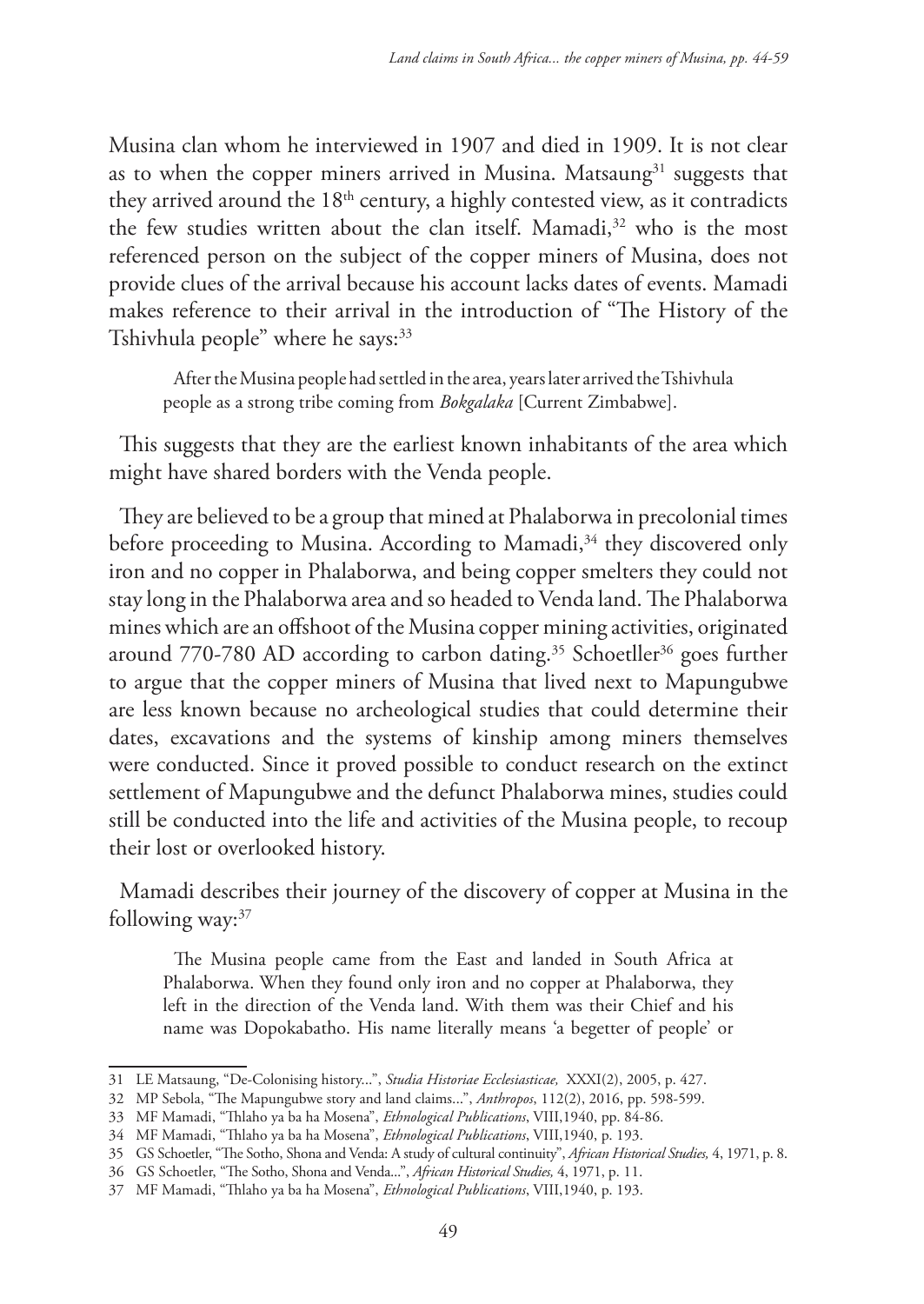figuratively a relative of all people. They went north and proceeded along the Moeketsi (Sand River) and found a hill called Balahe or Balabye on the Manyee where they found more water. From there they went to a little Hill called Zwikae (near Messina) and occupied the area. Again they left for a hill called Zwamokale (near Messina) where they decided to settle. After sending young Musina and Makushu men to prospect for copper at different places, it was found by the Makushu men at Zwamokale and the Musina men found it at Greater Messina. That is how they discovered copper and started mining and establishing a copper trade.

#### **The copper mines, disasters and losses**

It is not known in which year the copper miners of Musina discovered the mines, but what comes out of the writings of Mamadi<sup>38</sup> as orally narrated by Ralethlaka in 1907 was that Chief Dopokabatho sent two groups of young men from his clan and their cousin clan (The Makushu) to look out for copper through their known means of discovery. The Makushu men were the first to discover it at Zwamokale and the Musina men found more of it at Greater Musina (today located next to the China Mall). From then, they started mining copper and produced copper products that made them prominent and very wealthy, quite different from other clans in the area. They are believed to have operated at least three mines, namely; Zwamokale (now called Harper), Greater Musina (called Messina) and the third one (now named Western Campbell). Matsaung<sup>39</sup> mentions that they produced and sold articles such as ploughs, arm, neck and leg rings, assegais, bows and arrows. Ralethlaka,  $40$ Mamadi's informant, claims that at the time of production, the youth, young men and women of the clan all had to work. They shared the products equally to sell at the markets to other clans from various neighboring places.

Mamadi<sup>41</sup> claims that people of diverse groups of the Bopedi (Ga Sekhukhune), Ndebele (Ga Langa), and Ga-Mphahlele, Venda, people from North, East and Southern Africa travelled to Musina to buy copper products. The copper miners lived in luxury, a way of life rare amongst many African people of their era. They had servants and unlike people of the area, they donned an expensive cloth called *malekap*o (a black cloth tied around a hip) while their counterparts from other surrounding tribes wore loin cloths made of animal skin. *Malekapo* was a typical clothing imported from East Africa

<sup>38</sup> MF Mamadi, "Thlaho ya ba ha Mosena", *Ethnological Publications*, VIII,1940, p. 194.

<sup>39</sup> LE Matsaung, "De-Colonising history...", *Studia Historiae Ecclesiasticae,* XXXI(2), 2005, p. 429.

<sup>40</sup> He was the informant on the history of the Musina clan to the author MF Mamadi.

<sup>41</sup> MF Mamadi, "Thlaho ya ba ha Mosena", *Ethnological Publications*, VIII,1940, p. 193.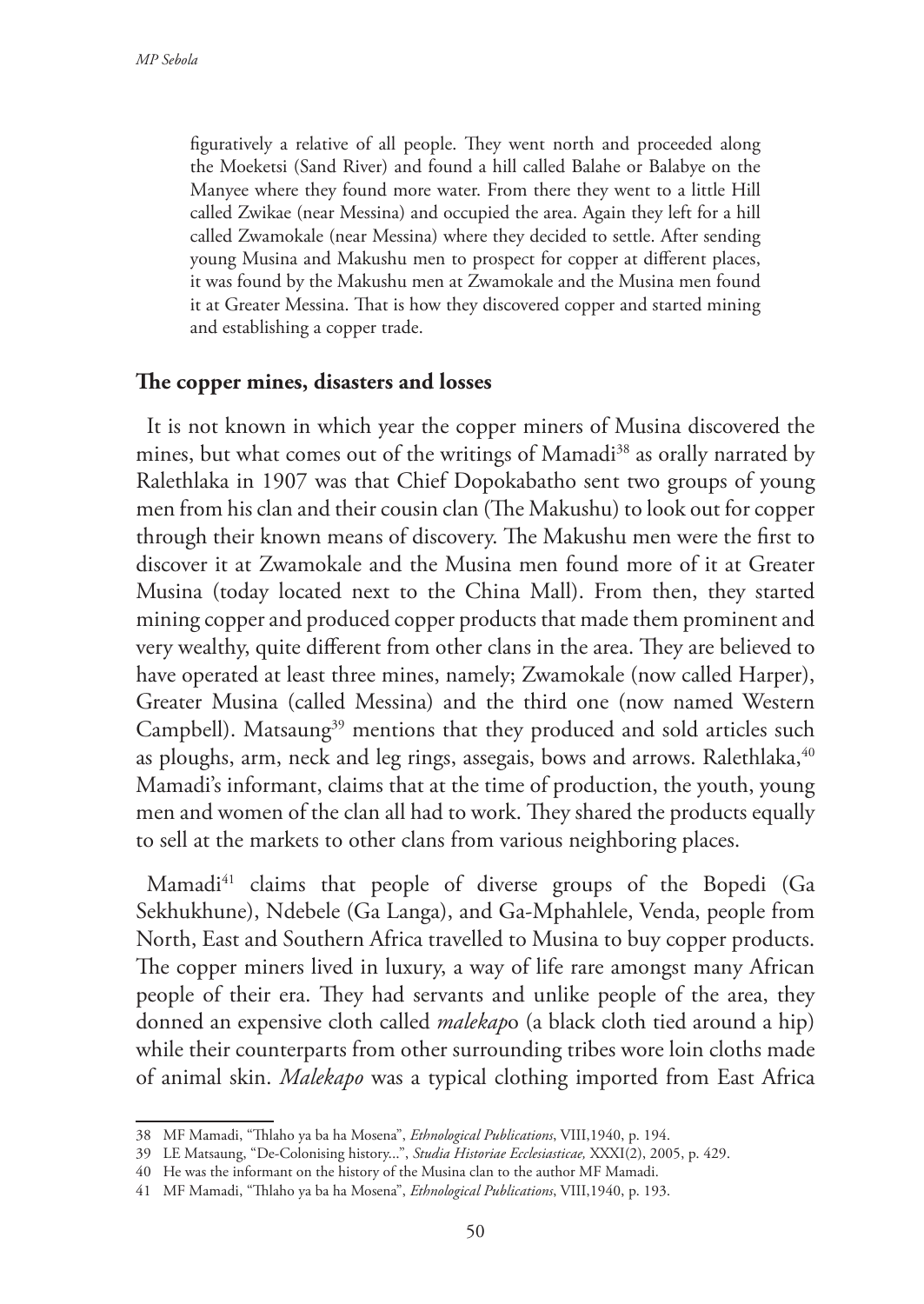and Portugal.42 In addition to this, meals were eaten with a wooden spoon and not with bare hands as was common during their time.<sup>43</sup> The lavish lifestyle could not stem other misfortunes for the copper miners of Musina. They suffered from both artificial and natural causes which included mining disasters, tribal assaults from jealous tribes and finally as a result of the arrival of the white settlers.

### *The mining disaster*

The mining disaster suffered by the Musina copper miners was recorded and passed on through the oral tradition of storytelling. Mamadi<sup>44</sup> recorded the incident of the collapse of the mine that killed a large number of the copper miners of Musina in the history of the Tshivhula people. It is not known which of the three mines owned by the copper miners experienced the rock fall that killed the Musina clan. It is not known why Mamadi<sup>45</sup> did not record this significant event in his interview with Ralethlaka in 1907. Maybe he considered it less significant as it was well known and he only considered hearing about the Langa assault on the Musina people than the mining disaster which also affected them adversely. Matsaung,<sup>46</sup> however, mentions this incident and lists names of some survivors of the mine collapse such as Dyasala, Masilo (Dysala's son) and Rathathane. Dysala is recorded on the genealogy of the Musina clan as a son of Chief Dopokabatho.

## *Tribal assaults from the jealous clans*

There are two reported assaults on the Musina clan from rival tribes by the author Mamadi.47 The Messina Mail-Coach Organising Committee of the Van Riebeeck Festival<sup>48</sup> suggested that Chief Dopokabatho lived up to his name of having a good character and love for people. It was indeed after his death that his people had troubles with the neighbouring tribes, an incident which ultimately led to them firstly being attacked by the Mphahlele regiment which complained of the way they were mishandled and undermined by the

<sup>42</sup> NJ van Warmelo, "The Copper miners of Musina ...", *Ethnological Publications*, p. 81.

<sup>43</sup> MF Mamadi, "Thlaho ya ba ha Mosena", *Ethnological Publications,* VIII,1940, p. 194.

<sup>44</sup> MF Mamadi, "Thlaho ya ba ha Sebola", *Ethnological Publications*, VIII,1940, p. 84.

<sup>45</sup> MF Mamadi, "Thlaho ya ba ha Sebola", *Ethnological Publications*, VIII,1940, p. 85.

<sup>46</sup> LE Matsaung, "De-colonising history...", *Studia Historiae Ecclesiasticae,* XXXI(2), 2005, p. 429.

<sup>47</sup> EOM Hanisch, "Copper working in the Messina district", *Journal of South African Institute of Mining and Metallurgy,* 1974, p. 250.

<sup>48</sup> The Messina Mail-Coach Organising Committee of the Van Riebeeck Festival (Messina, The Messina Mail-Coach Organisation Committee of the Van Riebeeck Festival,1952), pp. 6-33.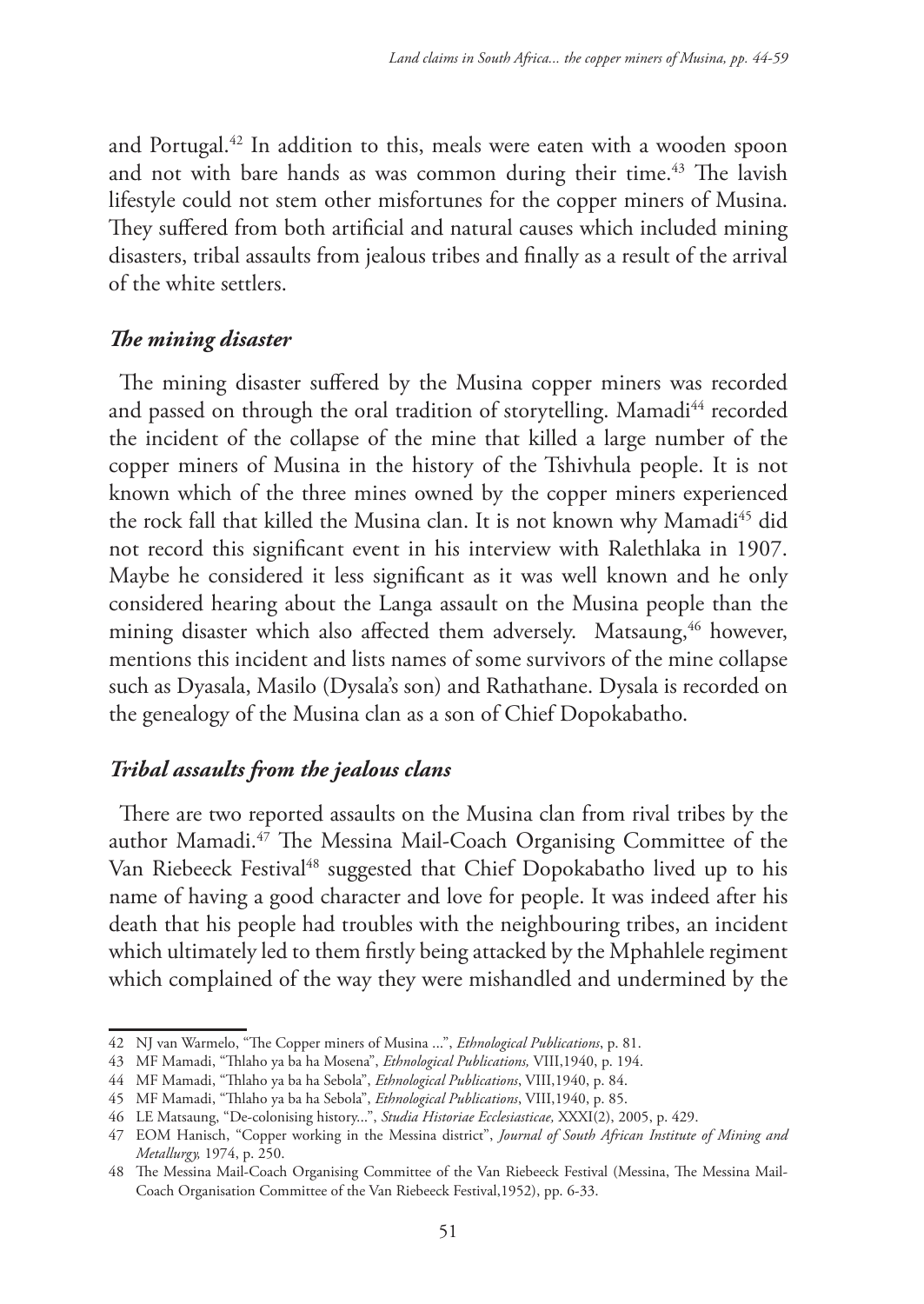clan and its people. The final straw, according to Ralethlaka in 1907 in his interview with Mamadi,<sup>49</sup> was an attack by Chief Langa of the Ndebele which resulted in most of the copper miners fleeing and leaving active mining activity in Musina. This had serious repercussions on the Musina mining. There is no recorded date for the Langa assault on the Musina people, only vague estimates; it is an incident that has been orally narrated from one generation to the next. Ralethlaka told Mamadi in 1907 that the Ndebele assault took place when he was about thirty years old. Mamadi himself was born in 1875 (if correctly recorded) and therefore in 1907 when he interviewed Ralethlaka he could have been 34 years old. In his reference to Ralethlaka then he referred to him as "the old man Ralethlaka" which means that by the time the old man Ralethlaka could have been around 75 years of age. That would suggest that the Langa assault on the Musina clan could have taken place in 1864. Frank Mamadi also reported that his mother Fundzane was an infant on her mother's back when the Ndebele raided the Musina's and his mother was wounded when the Ndebele soldiers wanted to determine if she was a girl or a boy. The instruction was that the Ndebeles should kill all Musina men and their boy children. Mamadi<sup>50</sup> claimed that his mother was then one-year-old. The problem of this claim is that it contradicts Mamadi's age as it may suggest that his mother could have been 12 when she conceived him if indeed he was born in 1875, which is not probable. Frank Mamadi's date of birth could not be exact as people around him were not literate to have recorded it correctly. Frank Mamadi is Fundzane's first born and the probable age she could have given birth to him could have been at age 18 or 20 at the most, which in all probability suggests that Mamadi could have been born in 1882 or 1884. It is not clear as to which theory can be assumed as to the exact date at which the Langa assault on the Musina clan took place, but it could be safe to assume in the 1850s and the 1860s. But the believable theory could be based of Frank Mamadi's mother Fundzane who was one year when the incident took place. Therefore, if we take calculations from Fundzane's estimated year of birth, then it suggests the event to have taken place in either 1862 or 1864. It is however acknowledged that the estimates could completely be wrong considering that it is made about people that lived a different life from what we live today.

<sup>49</sup> EOM Hanisch, "Copper working in the Messina district", *Journal of South African Institute of Mining and Metallurgy,* 1974, p. 250.

<sup>50</sup> MF Mamadi, "Thlaho ya ba ha Mosena", *Ethnological Publications*, VIII, 1940, p. 194.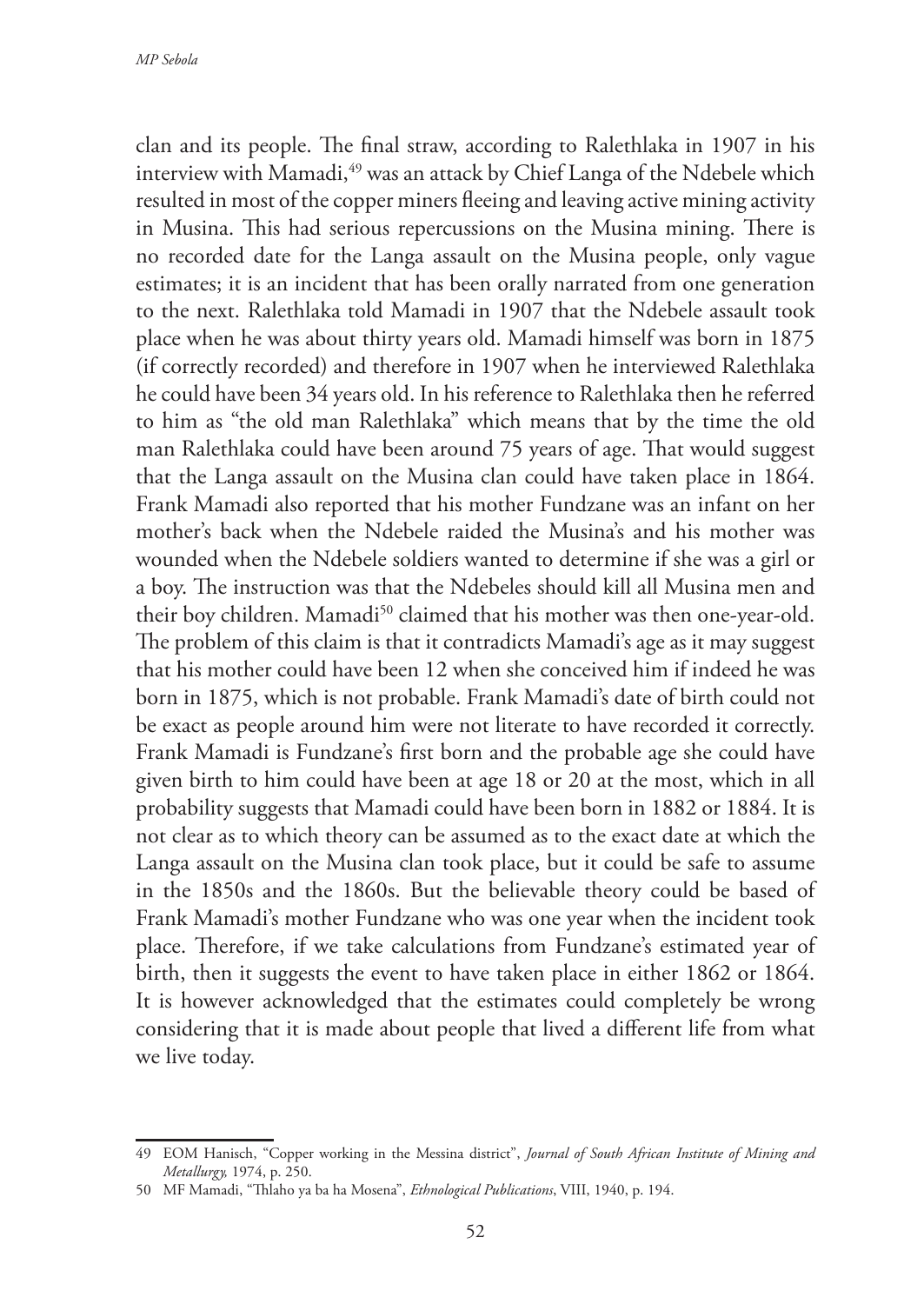## **The distortion of the history of the copper miners of Musina**

Mamadi being the main informant on the history of the copper miners of Musina, never reflected in his document that the Musina mining ever stopped after the disaster. He did, however, note that the Langa assault on the Musina miners caused them to flee to the neighbouring tribes, leaving Ralethlaka at the mine. Ralethlaka was indeed reported to have been an aged miner in 1907 when interviewed by Mamadi. There seems to have emerged western literature that accords the discovery of the coal mine at Musina to one British Army Officer of the Anglo-Boer War, Lieutenant Colonel Grenfell in 1903. Bronson<sup>51</sup> writes of Lt. Col Grenfell's story of the deserted mines with rich coal deposits. The Messina Mail-Coal Organising Committee of the Van Riebeeck Festival<sup>52</sup> states that one of the Musina copper miners named Makushu showed Grenfell the ancient work of the copper miners of Musina. This literature argues that Makushu himself was the last surviving Musina copper miner in 1903. This can now be disputed through Ralethlaka's 1907 interview, conducted when he still had mining equipment in his possession and was still bitter that Makushu had sold the clan's mine to the white people. Mamadi reported that when the white people arrived and wanted to take over the mining business of the copper miners, the person in charge was Monyesakgope Musina who refused to negotiate the taking over of the mine because he was not the owner, but was put in charge by the clan. Oral and written work by Mamadi blames a historical Makushu who was indeed a nephew of the copper miners and not an owner or at least the person in authority to hand the mining activities of the clan to the white people.<sup>53</sup> Monyesakgope does not feature in records of mining in Musina, except in Mamadi's work. It is understood through some African historical account that Europeans employed tactical strategies of dismantling and diminishing the truth of Africa's state of affairs when they arrived.<sup>54</sup> They shaped and recorded history to suit their own philosophical stand.<sup>55</sup>

<sup>51</sup> P Bronson, "Local wildlife and the history of Musina" (available at https://www.southafrica.com/regions/ limpopo/musina, accessed on 28 August 2019).

<sup>52</sup> JAG Mills, "Messina: A short history", The Messina Mail-Coach Organising Committee ..., 1952, p. 7.

<sup>53</sup> MF Mamadi, "Thlaho ya ba ha Mosena", *Ethnological Publications*, VIII, 1940, p. 195.

<sup>54</sup> FG Mabutla, "The fate of traditional leaders in a post-apartheid South Africa" (Paper delivered at the Spring Meeting of the South-eastern Regional Seminar in Africa Studies, held at the Northern Kentucky University on the 6th and 7th Apr 2001), p. 2.

<sup>55</sup> SP Lekgoathi, "'Colonial' experts, local interlocutors, informants and the making of an archive on the 'Transvaal Ndebele', 1930-1989",*The Journal of African History*, 50(1), 2009, pp. 61-80.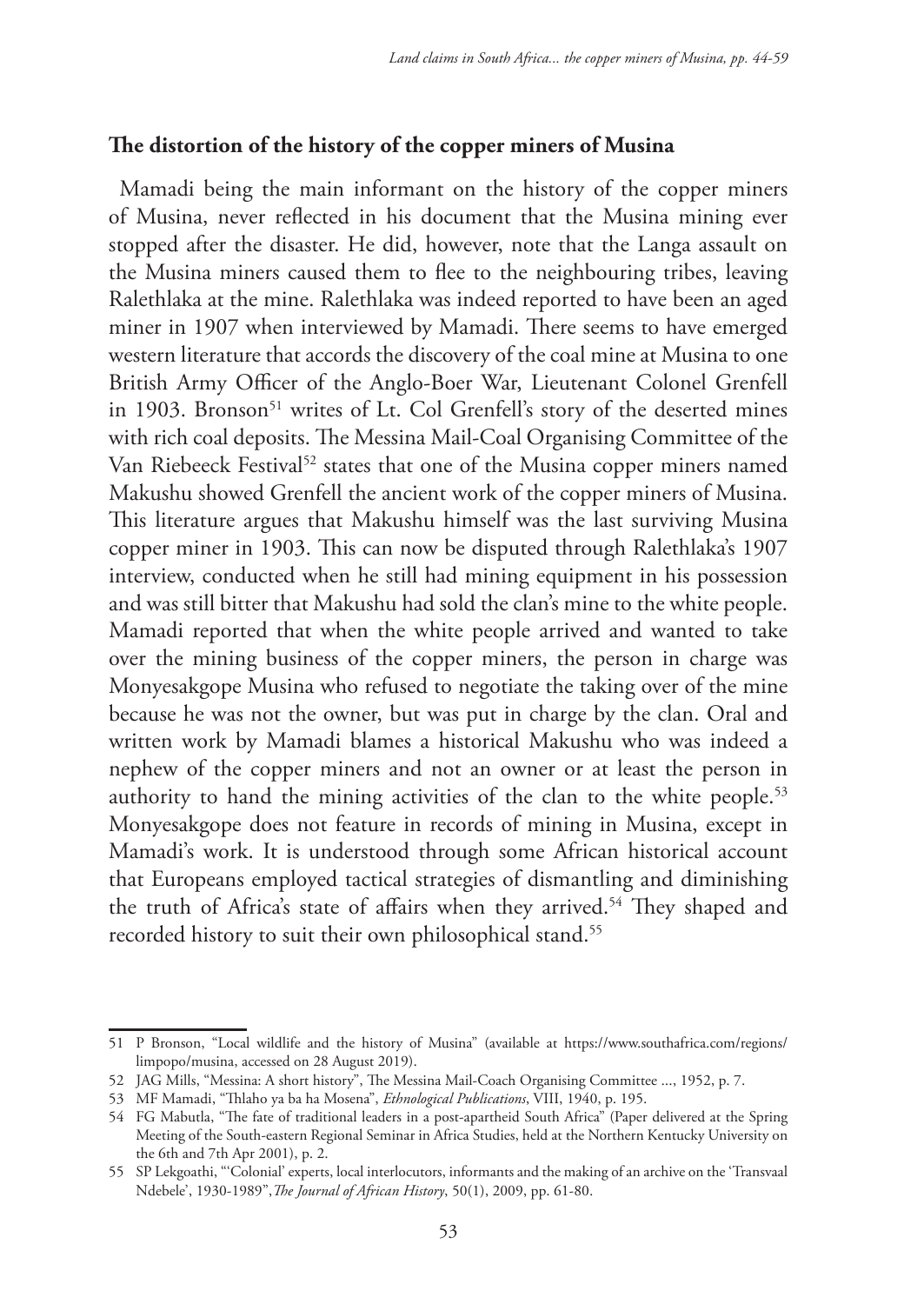There is however no written document to suggest that Lieutenant Colonel Grenfell compensated Makushu in any form when the mines were taken. What is clearly documented is that after seeing the potential of the mines created by the copper miners he went back to England to secure 110,000 pounds to start the operations at Musina. He registered and incorporated the Messina Development Company which became the largest coal producing company in South Africa.<sup>56</sup> It is agreed that Lt. Col. Grenfell obtained the Discoverers Certificate from the government of South Africa in order to operate the coal business legally. The distortion of the history of the copper miners of Musina only became possible because white people undermined the methods and manner of business operations by Africans. It should be understood that although Grenfell found them operating three mines in the area, their business was not registered and therefore they could not be recognised as having legitimate commercial claims and interests.

The Messina Mail-Coach Organising Committee of the Van Riebeeck Festival writes this about the development of coal mining at Musina:<sup>57</sup>

First of all the early Native Copper miners worked with their picks and crowbars. To get down into the shafts when they had dug them, they made ladders of thongs and wooden rungs; to give them light for work underground they made candles out of pods of the munembenembe plant; to hoist the pieces of rock they used the skins of impala, buffalo or wildebeest. Then on the surface they broke the rock with hammers and put it into baskets to eliminate the dust by the winnowing, the ore remaining thereafter being put into crucibles which the natives' heated bellows made out of the hide of a cow or kudu. When the copper had melted they ran it off into holes prepared as moulds which they could fashion to any desire shape. A process simple and effective enough for those primitive days.

The above depicts the perception of European community about the Copper Miners of Musina and how their native methods of mining is undermined against the new introduced methods of mining technology by the people of European descendants. Writings by Friede<sup>58</sup> and Trevor<sup>59</sup> only confirm the old narrative of abandoned old mines like all other western literature. It makes it clear for one to understand why until today the discovery of copper at Musina is accorded to Grenfell and his colleagues. The European

<sup>56</sup> Biographical Database of Southern African Science, *Colonel John Pascoe Grenfell* (Johannesburg, 2019), p. 1.

<sup>57</sup> JAG Mills, "Messina: A short history", The Messina Mail-Coach Organising Committee ..., 1952, p. 27.

<sup>58</sup> HM Friede, "Iron age mining in the Transvaal", *Journal of the South African Institute of Mining and Metallurgy*, 1980, pp.156 -165.

<sup>59</sup> TG Trevor, "Some observations on ancient mine working in the Transvaal", *Chemical, Metallurgical and Mining Society of South Africa,* 12, 1912, pp. 267 -275.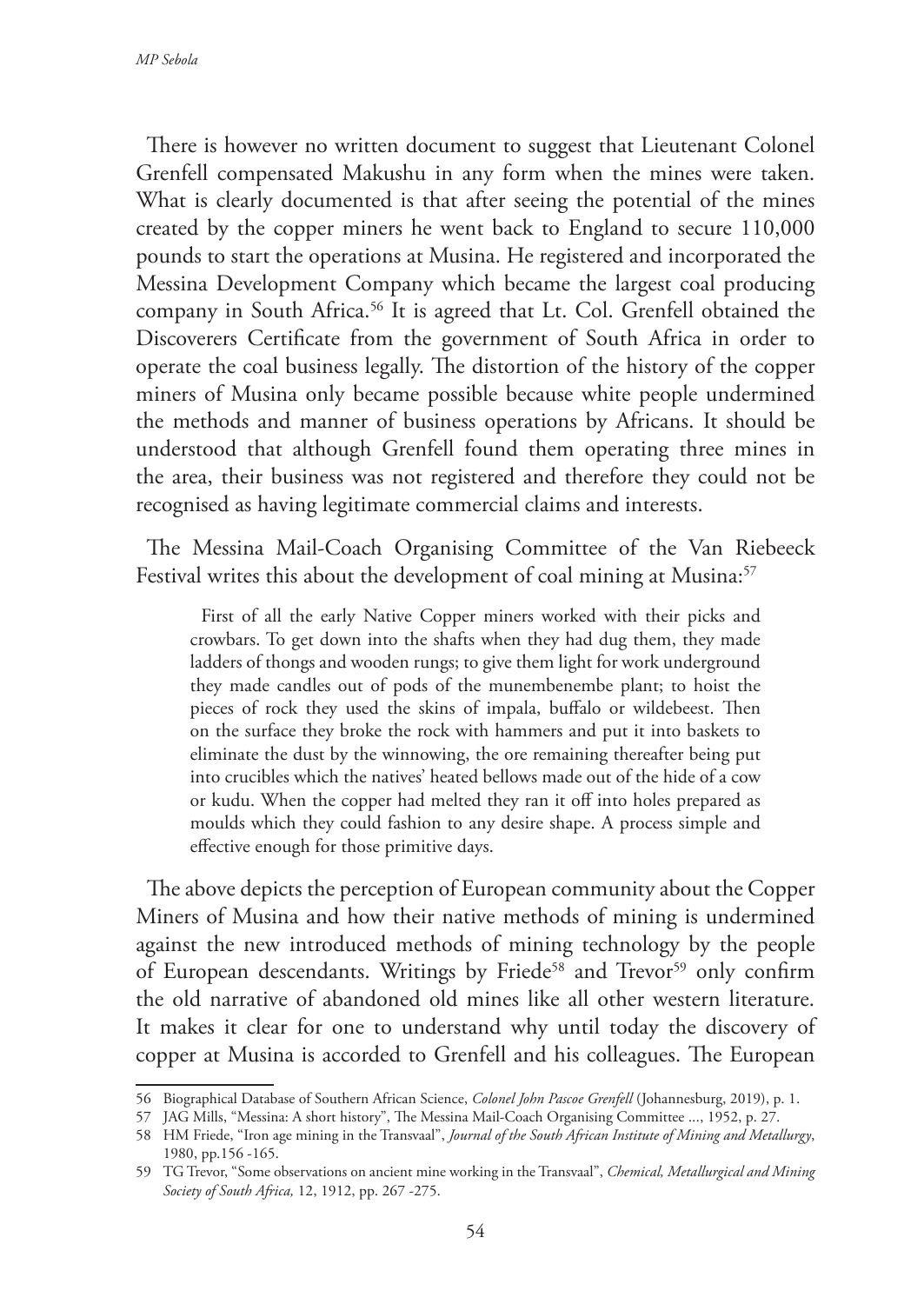community would have simply perceived the Musina Copper Miners as illegal miners, hence Grenfell incorporated and formalized their work as his own business. Today many South Africans still resort to what is called illegal mining,<sup>60</sup> as they operate outside the formalized structures that govern mining activities, but still use mining methods similar to those described in the extract above. Murombo<sup>61</sup> mentions that Africans are still failing to transform themselves from the state of being "the robbed" to being the owners of natural resources taken away from them. One of the Musina informants named Nkombezekwa<sup>62</sup> argues that copper mining at Musina never stopped until Grenfell, Harper and Campbell took over the operations from the clan in 1903. It is argued that even though the existing historical records accord the discovery to settlers, they acknowledge that the copper trade in Musina was discovered by ancient African tribes<sup>63</sup> many years before the arrival of the Europeans in Africa.<sup>64</sup> However, they distort it again by claiming that such mining was conducted by the Venda people, a claim which disempowers the Musina copper miners' descendants' claim over mining ownership. The copper miners of Musina were and are still a different clan from the Venda. The distortion of the history indeed strengthened Grenfell's ownership of the largest coal producing company in Africa which exported high grade matte for refining in South Wales between 1906 and 1914. Until the closure of these five mines in 1992 after 88 years of productive operations, between 700 000 and 750 000 tons of copper were produced.<sup>65</sup> Prevost<sup>66</sup> also provides the information that coal mining in South Africa started in 1870 in Kimberly which suggests that the Musina coal mining activities are indeed recognised from 1903 after Grenfell's discovery which implies that he does not recognize any form of coal mining which happened before and which took place. The fact that coal mining existed in Musina long before the arrival of Europeans but is not reflected in historical records illustrates the erasure of black histories that were affected through the writing of South African history as beginning

<sup>60</sup> J Munakamwe, "The interface between the legal and illegal mining process: Unpacking the value chain of illegally mined gold. South Africa" (Paper presented at the GLU Conference, University of the Witwatersrand, South Africa, 2015), p. 2.

<sup>61</sup> T Murombo, "Regulating mining in South Africa and Zimbabwe: Communities, the environment and perpetual exploitation", *Law, Environment and Development Journal* , 9(1), 2013, pp. 31-49.

<sup>62</sup> K Nkombezekwa (Personal collection), interview, Kgathatso (Member of the Musina clan and a descendent of the last Musina Chief Nkombezekwa at Musina),17 September 2016.

<sup>63</sup> Messina Mining Tokens, 2016.

<sup>64</sup> CO Beale, "Copper in South Africa-part II", *Journal of the South African Institute of Mining and Metallurgy*, 85(4), 1985, pp. 109-124.

<sup>65</sup> Mindat, "Musina (Messina), Vhembe District, South Africa" (available at hptt://www.mindat.org/loc-3093. html, accessed on 19 August 2019.

<sup>66</sup> XM Prevost, "The South African coal industry", ESI *Africa,* 2, 2004, pp. 15-27.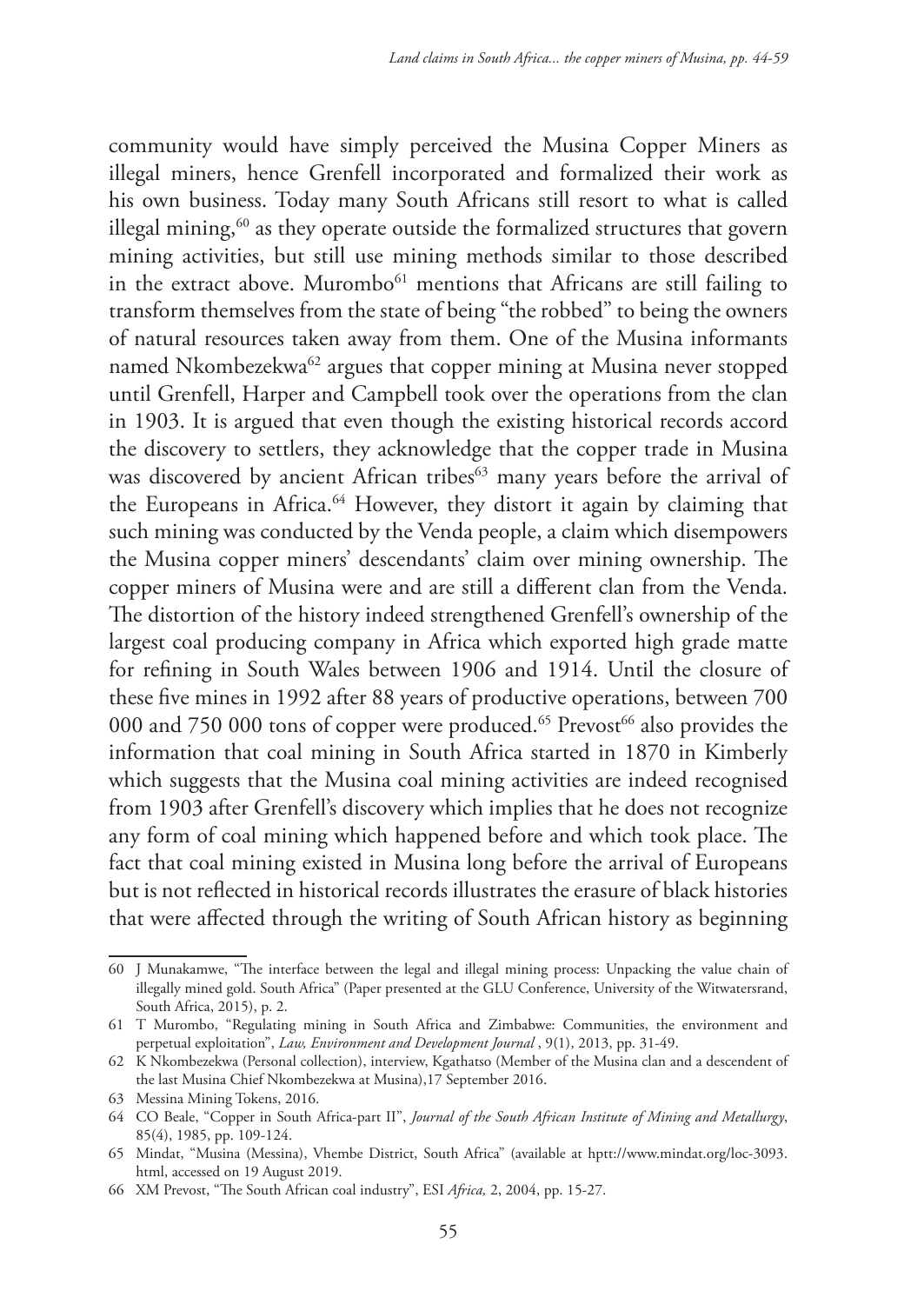with the arrival of settlers.<sup>67</sup>

In all these instances many continue to accord the legacy of mining at Musina to Lt. Col. Pascoe Grenfell than the Musina clan. What Grenfell did was to introduce new technology and export the materials produced in Africa back to his own country. Other than his role on developing the Musina mine through new technologies which the Musina clan did not have, he did not discover mining, which was already an established concern in its own form. It is unclear where and how his life ended in 1948, nor is it known where James Harper and James Campbell ended. But their names remain encrypted in Messina for the role they played in developing mining which they found being carried out by the Musina clan. At the Messina cemetery there lies the tombstone of James Campbell who died on March, 13, 1904 almost two years before Grenfell's formal takeover on the Musina clan mining could start. As Jankielson and Duvenage<sup>68</sup> correctly pointed that " While settlement of land throughout South Africa's history was based on violent conquest, the colonial and apartheid eras were different in that conquest was followed by legislated dispossession, displacement and depravation of land". Suffices to conclude that the taking over of the Musina mines could not have been a violent conquest, but instead a legislated dispossession.

## **The uniqueness of the copper miners case in land claims**

Various land claims in South Africa though achieved have unanswered questions like whether the beneficiaries are genuine or whether the land claimed and obtained is deserved. There are instances where people continue to question the legitimacy of claims especially where people claimed places that are economically productive<sup>69</sup> and which when successfully settled within a short space of time are reported to be dysfunctional.<sup>70</sup> Often and in most instances it has become difficult for the claimant to prove their case, but in the case of the copper miners of Musina the clan has a rich oral and written literature.<sup>71</sup> The clan is known to have created mines that were taken over from them through the Incorporation Laws of the time. Historical distortions

<sup>67</sup> A Mafeje, "The ideology of 'Tribalism'", *The Journal of Modern African Studies*, 9(2), 1971, pp. 253-261.

<sup>68</sup> R Jankielson and A Duvenage, "Expectations and the issue of land in South Africa: The Historical origins and current debate", *Journal for Contemporary History*, (80), 2018, pp. 22-23.

<sup>69</sup> MP Sebola MP & JP Tsheola, "Economics of agricultural land restitution and redistribution in South Africa...", *Journal of Human Ecology*, 46(2), 2014, p.114

<sup>70</sup> P du Toit, *The great South African land scandal*…, p. 3.

<sup>71</sup> EOM Hanisch, "Copper working in the Messina district", *Journal of South African Institute of Mining and Metallurgy,* 1974, p. 253.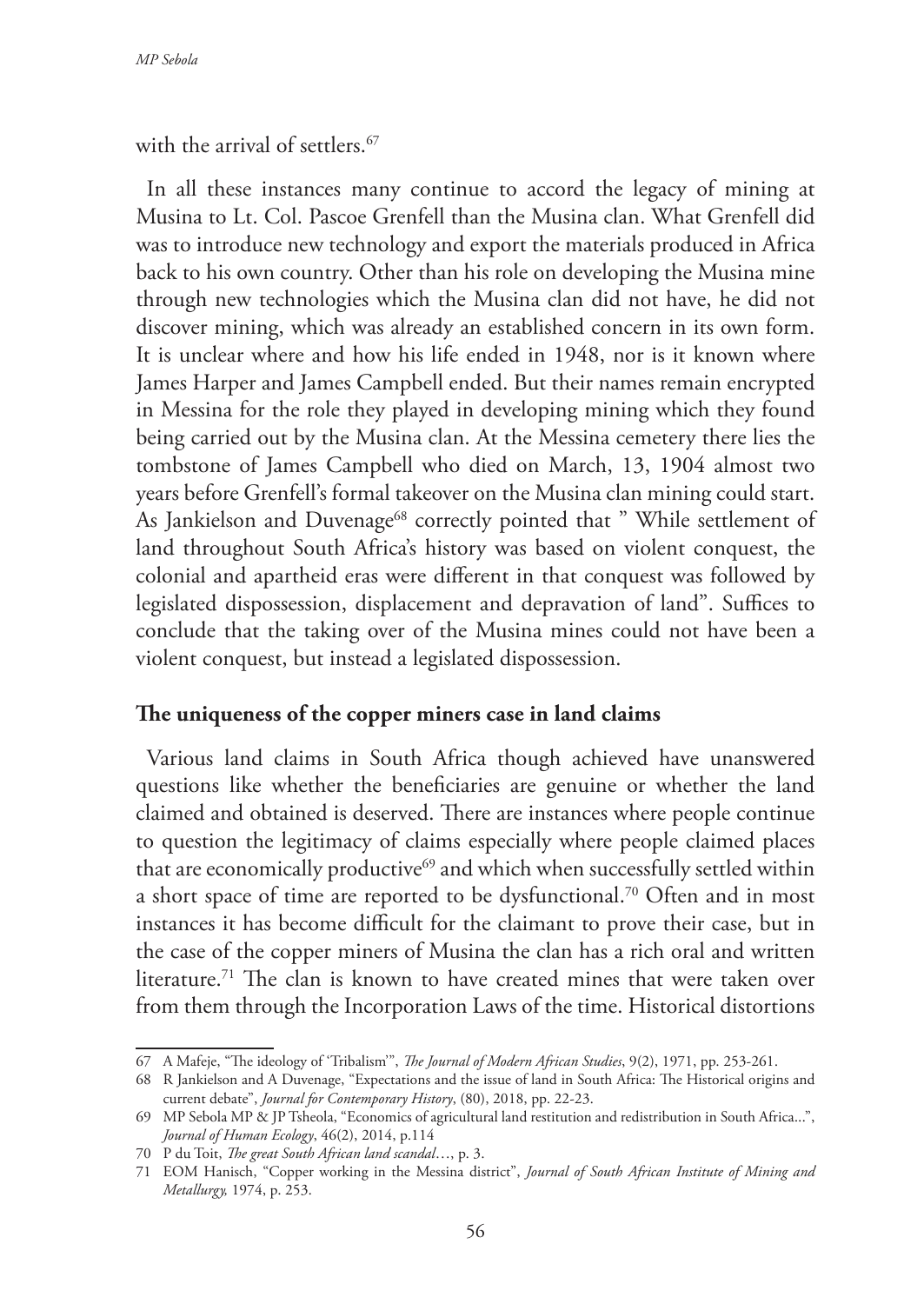are not uncommon in African history and have been protested in extensive scholarship. Mafeje<sup>72</sup> and Gumede<sup>73</sup> argue that there are many distortions which colonisers introduced to the understanding of Africa's natural resources economy. Many of these distortions have unfortunately been on agricultural matters rather than other natural resources such as minerals; hence land claims in South Africa have been more focused on the loss of agricultural land, and less on mineral resources. The case of the copper miners of Musina is a special consideration for land claims because it involves a takeover of a natural resource initially explored and operated by the Musina clan. Moreover, after all the taking over of such mining operations, there has not been any form of compensation to the clan as, it may have happened with others who received compensation either in cash or in land form.

## **Can justice be restored by a more inclusive narrative?**

The current Government of South Africa try to do all in its power to restore justice where it was not done to benefit all South Africans. In the case of the copper miners of Musina a need for restorative justice is evident because the injustice on the clan does not only involve their removal from settlement but also two important factors that stripped them of their dignity as a society, namely the appropriation of the mineral resource as well as the destruction of their chieftainship. Gade defines restorative justice to mean "repairing the damage caused by the criminal act and restoring, insofar as possible, the dignity and wellbeing of all those involved".<sup>74</sup> In South Africa, this restorative justice has taken the form of various means of compensation through restitution programmes. Restitution is seen as a partial apology for apartheid crimes committed by the previous white minority class government under the National Party.75 What is ironic about the South African situation is that the current ANC government is responsible for the restitution of crimes committed by the previous white minority ruling government, which entails buying back land from those who displaced the claimants. In stark contrast, former Zimbabwean President Robert Mugabe refused to sanction that the government would buy farms from the white minority class for restitution for the

<sup>72</sup> A Mafeje, *The Agrarian question, access to land, and peasant responses in Sub-Saharan Africa* (United Nations, Geneva, Research Institute for Social Development, 2003), pp. 1-3.

<sup>73</sup> V Gumede, "Radical land and Agrarian reform on the horizon in South Africa: Following Zimbabwes footstep?" (Johannesburg, Vusi Gumede professional network), Undated, p. 1 (available at https://vusigumede.com/ content/2014/ACADEMICpdf, as accessed on 28 Aug 2019).

<sup>74</sup> CBN Gade, "Restorative justice and the South African truth and reconciliation process", *South African Journal of Philosophy,* 32(1), 2013, pp. 11-35.

<sup>75</sup> N Andrew, *The dilemmas of apologizing for apartheid...*, 2006, p. 15.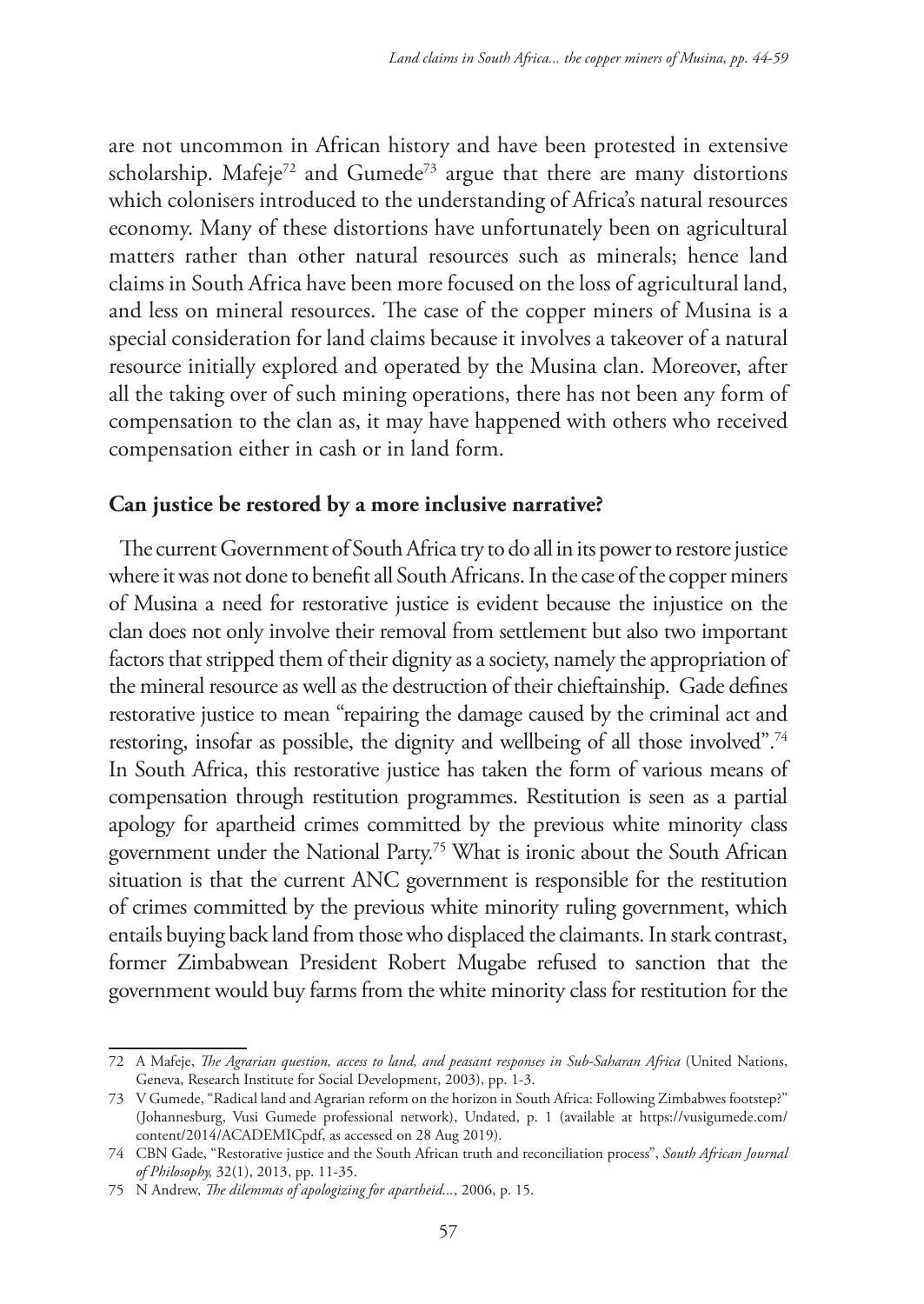Zimbabwean African majority that required farms for agricultural production.<sup>76</sup> The South African government reformed its land allocation to restore justice through three programmes, namely Land Restitution, Land Redistribution and Land Tenure<sup>77</sup>. Land restitution allows those that have been dispossessed of their land to claim for restitution or financial compensation through the Land Claims Court or the Commission for an award. In the Western Cape Province of South Africa, a huge settlement bill of 1.5 billion Rand in restitution of land was incurred, however, 1.2 billion was spent on financial compensation.<sup>78</sup> The Land Redistribution Programme provides for the reallocation of residential and agricultural land to improve the claimants' livelihood.

Bromley<sup>79</sup> indicates that within the land claim process in South Africa there are two critical options, namely a) claims that are economically and physically impossible to honour such as lands where there are developments such as towns, reservoirs or major conservation areas such as the Kruger National Park, b) those that are easy to honour though existing uses must be terminated such as agricultural land or tourism farms which the owners are willing to sell to government. But the case of the descendants of the Copper Miners of Musina may involve both in the sense that they have lodged their claims for the Town of Musina and some farms out of Musina where their mines are said to have operated before the 1903 colonial takeover.<sup>80</sup> It is not clear as to whether any form of compensation is available for the profit loss of the Copper Miners of Musina from 1903 until their mines operated by the Grenfells were halted in 1992. It is not clear as to who bears the brunt for the compensation of the Copper Miners of Musina between the South African government and the then shareholders of the Messina Development Company registered by Grenfell.<sup>81</sup>

## **Conclusion**

The article concludes that indeed Western literature shaped knowledge about the Copper Miners of Musina in a specific way. Lekgoathi noted the influence of both Van Warmelo and his mentor Carl Meinhoff as not been

<sup>76</sup> D James, "LSE land for the landless: Conflicting images of rural and urban in South Africa's land reform programme", *Journal of Contemporary African Studies,* 19(1), 2001, pp. 93-109.

<sup>77</sup> M Weideman, "Who shaped South Africa's Land Reform Policy?" *Politikon* 31(2), 2004, pp. 219-238.

<sup>78</sup> Department of Rural Development and Land Reform, "CPA Annual report 2014/2015" (Pretoria, Government Printer), 2015, pp. 1-5.

<sup>79</sup> DW Bromley, "South Africa-where land reform meets land restitution*", Land use policy* 12(2),1995, pp. 99-103.

<sup>80</sup> G Mosena (Personal collection), interview, Gilbert (Member of the Musina clan and a descendent of the last Musina Chief Nkombezekwa at Musina), 11 Sept 2016.

<sup>81</sup> Author's contribution.